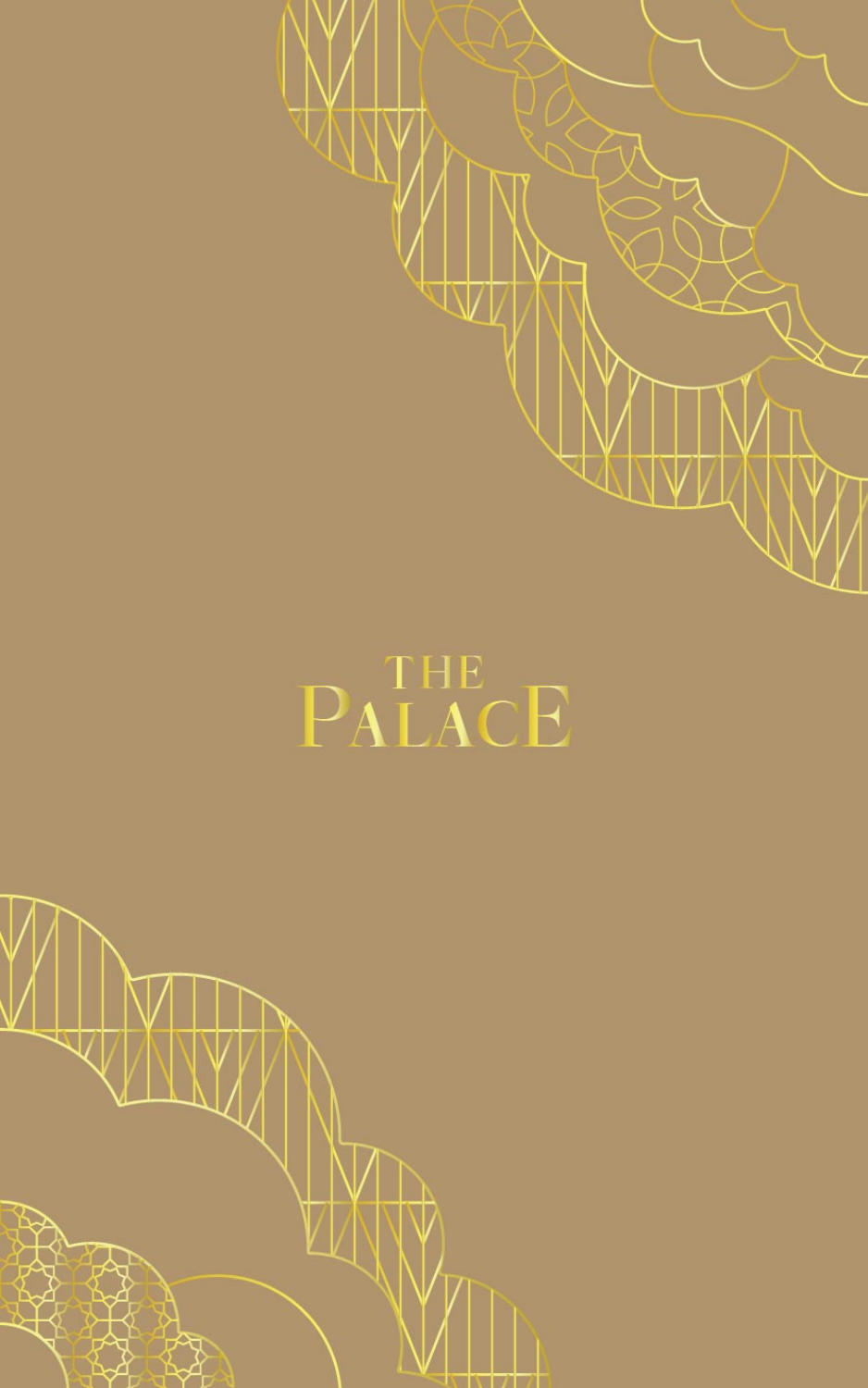

## Introduction

Tucked away in its own exclusive enclave on Genting Dream and World Dream, The Palace is part boutique hotel, part private clubhouse. Step inside and you are in a different world. Here you will find exclusivity, style and impeccable service at every turn. Introducing the ultimate luxury experience from Dream Cruises.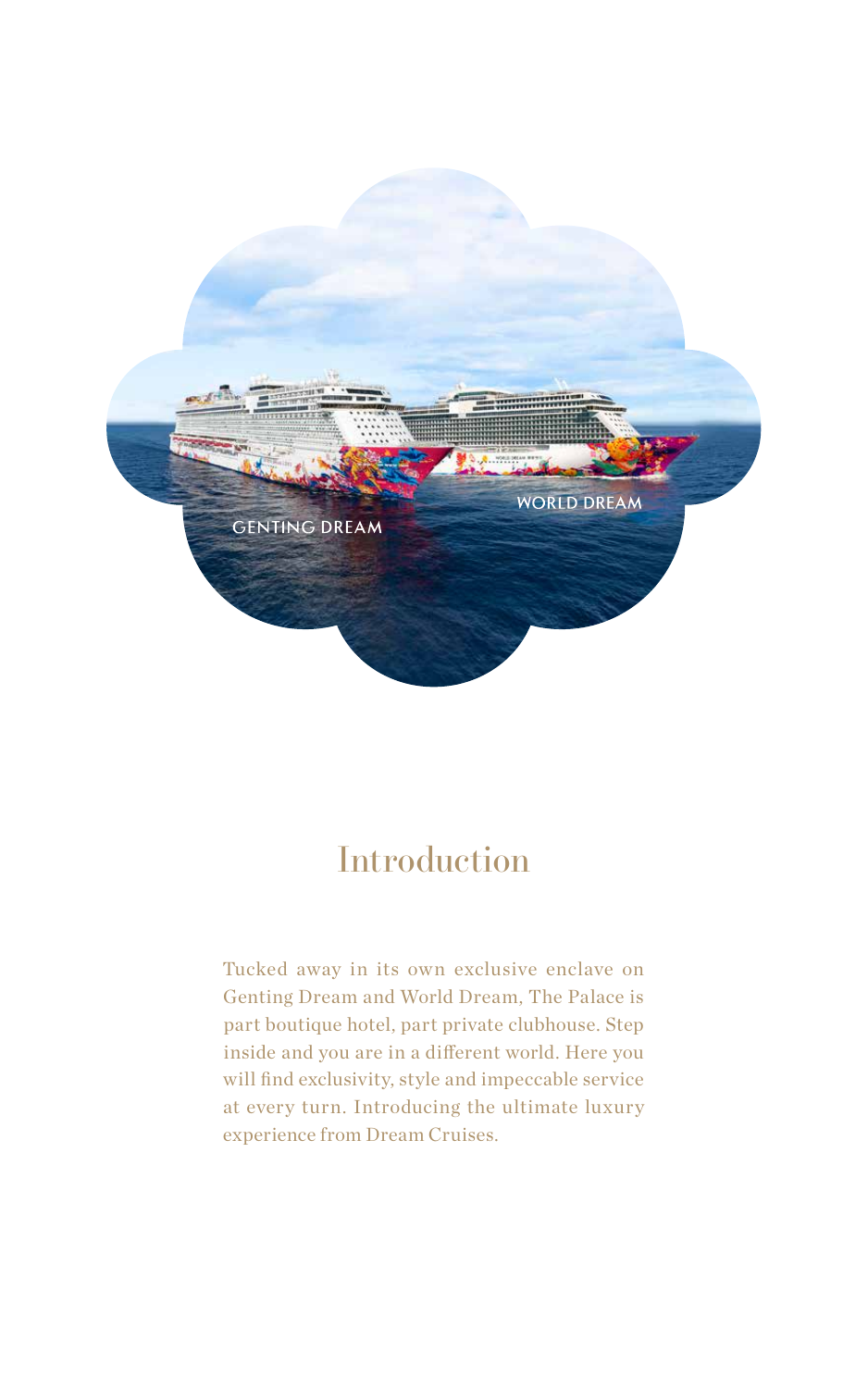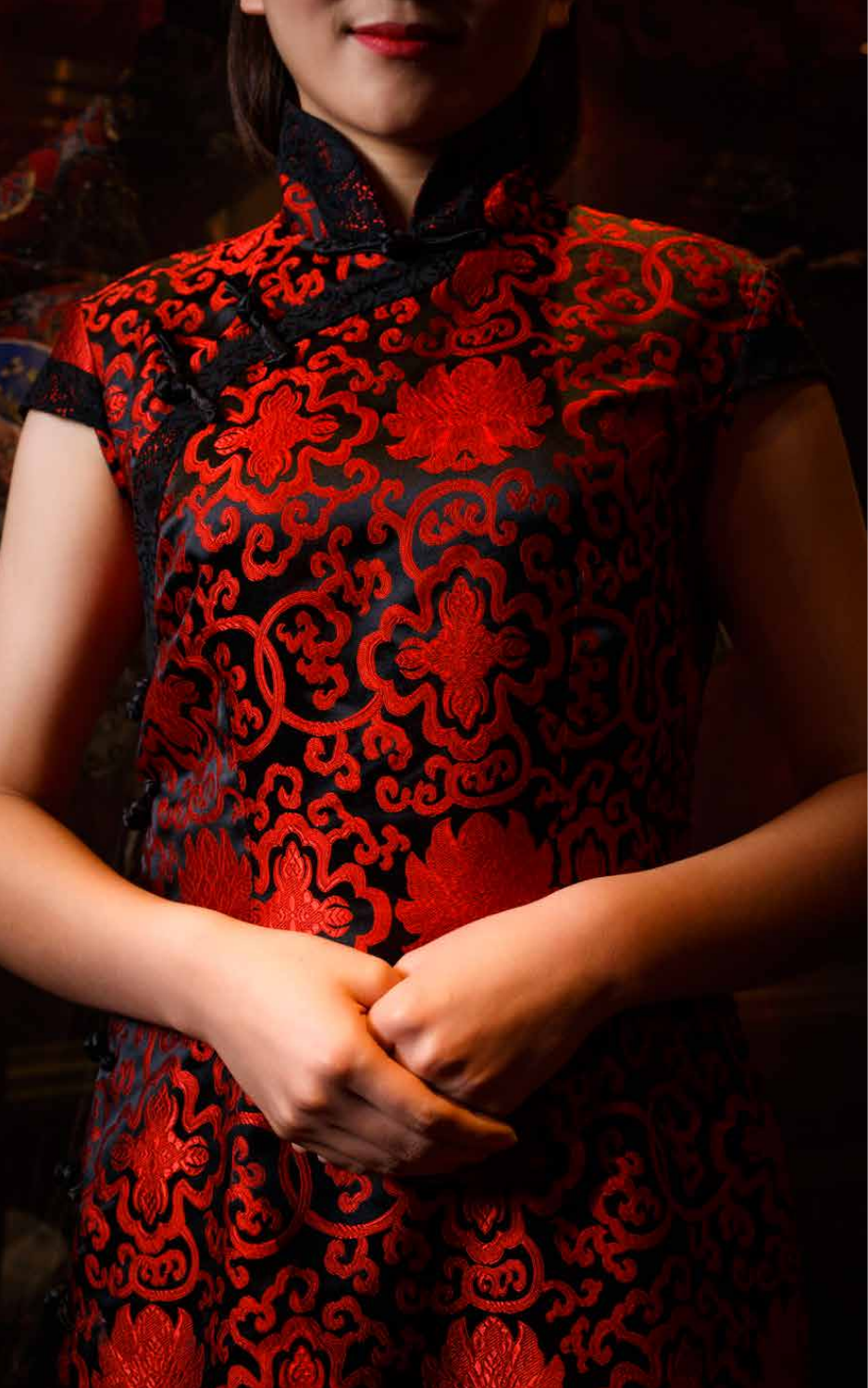

### Dedicated Service

From the moment you arrive, you will experience an incomparable level of hospitality from our dedicated European-style butler concierge service. Mindful of your needs – but never obtrusive – they will cater to your every comfort. They will perfectly press your garments, shine your shoes, and arrange priority spa, dining and excursion reservations. They will serve afternoon tea, dinner or cocktails in your suite, and deliver room service from selected restaurants on board. Whatever you dream of, just ask.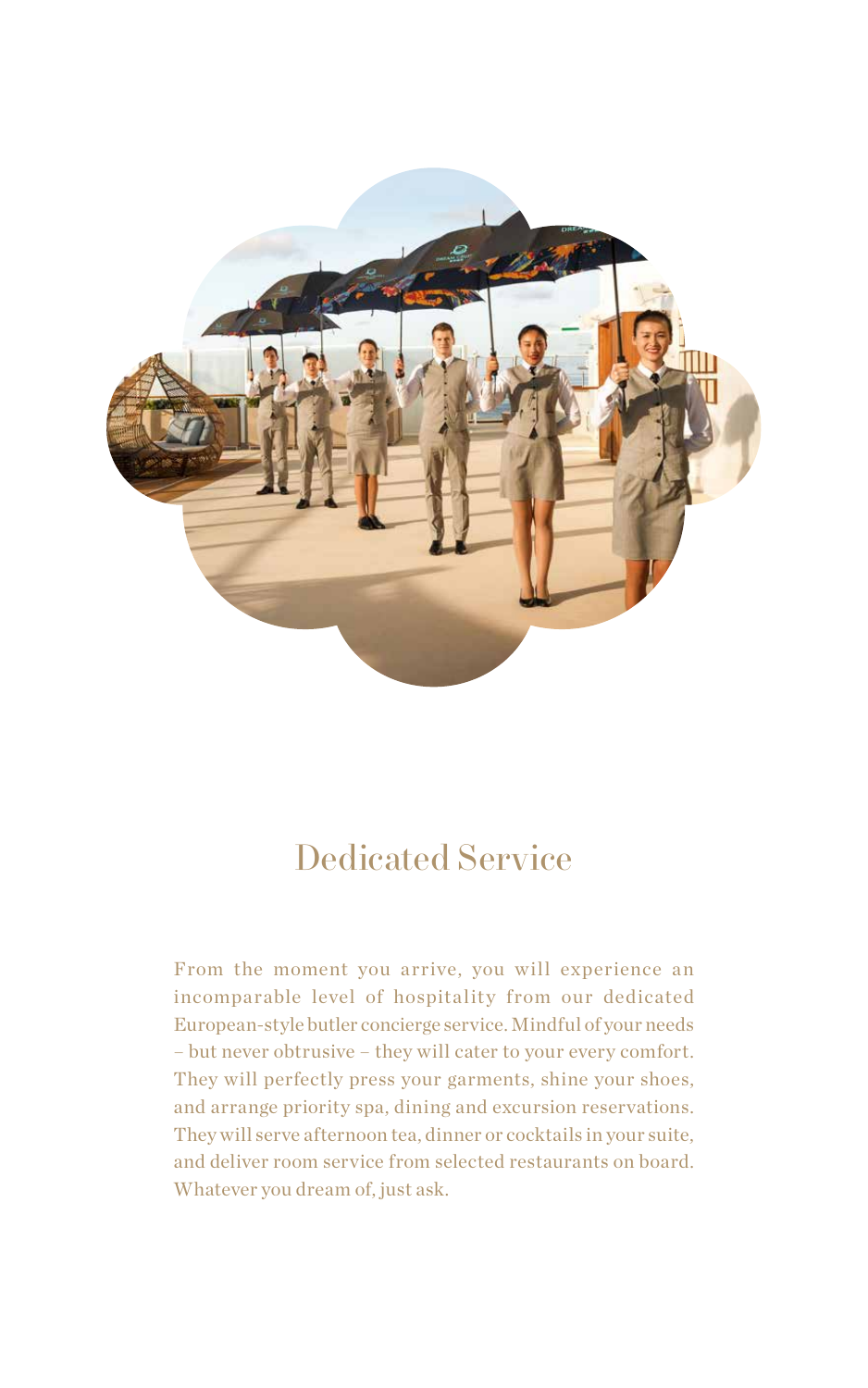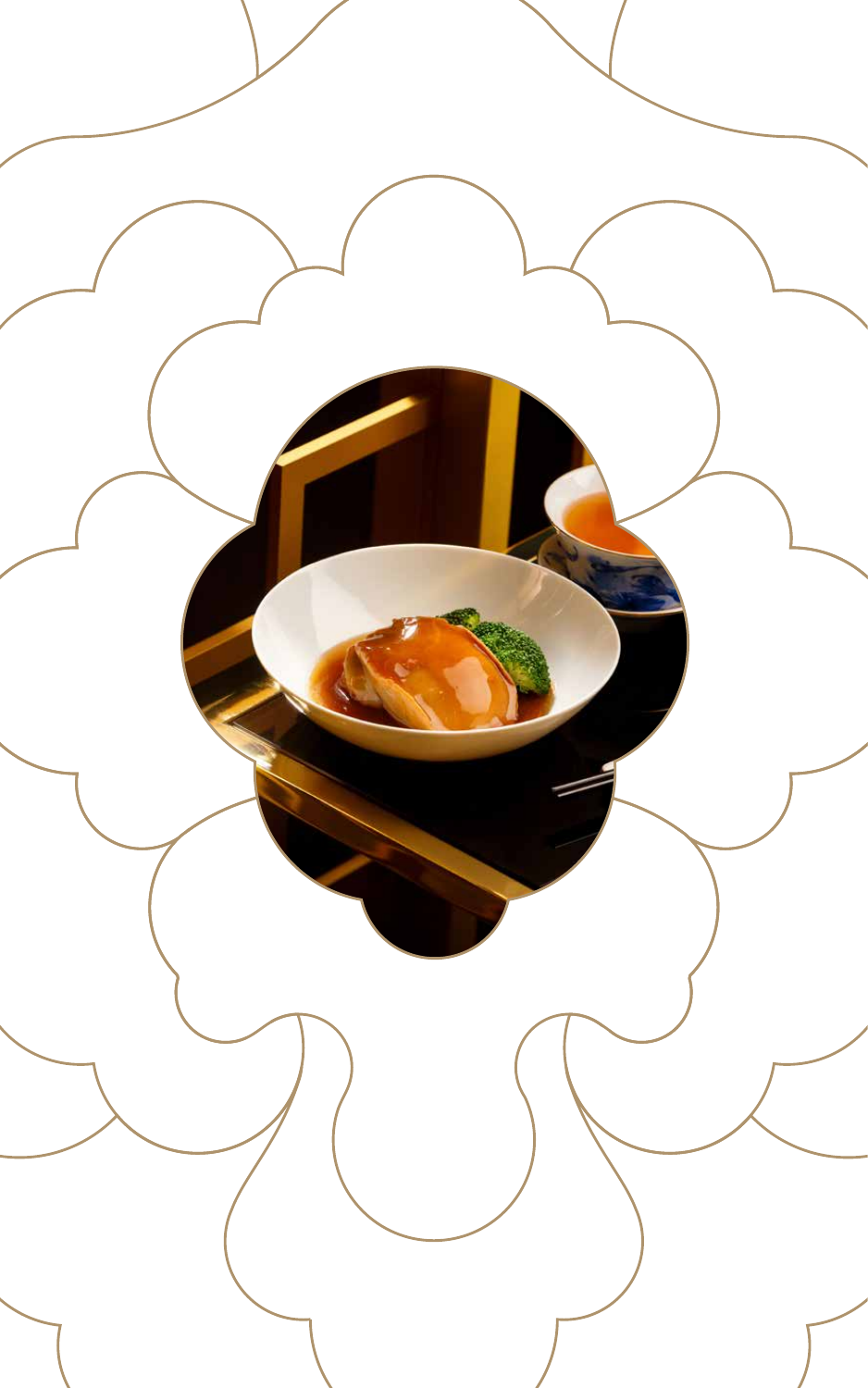## Exclusive Privileges

When the evening settles, it's time to get lost in the exquisite surroundings of The Palace. Enjoy a martini or make new acquaintances in The Palace restaurant. As The Palace guests, you are at liberty to explore everything on offer. And throughout the ship, you will enjoy privileged service, including priority access to all specialty restaurants, spa facilities and shows – simply ask our butler to arrange your reservation.

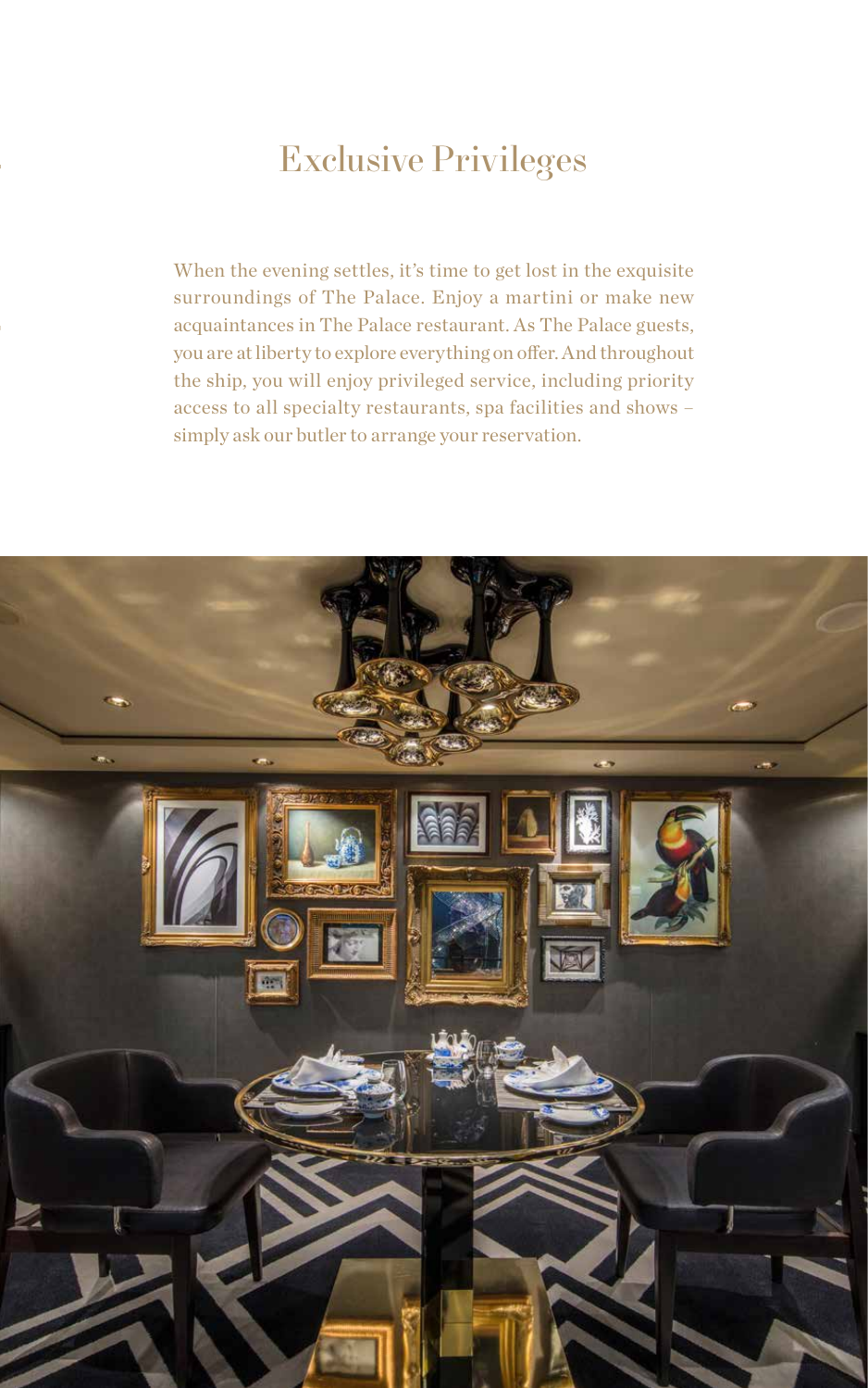

# Private Facilities

Lay back on the private sun deck and feel your everyday life drift far away, or rejuvenate yourself in the private gymnasium and spa.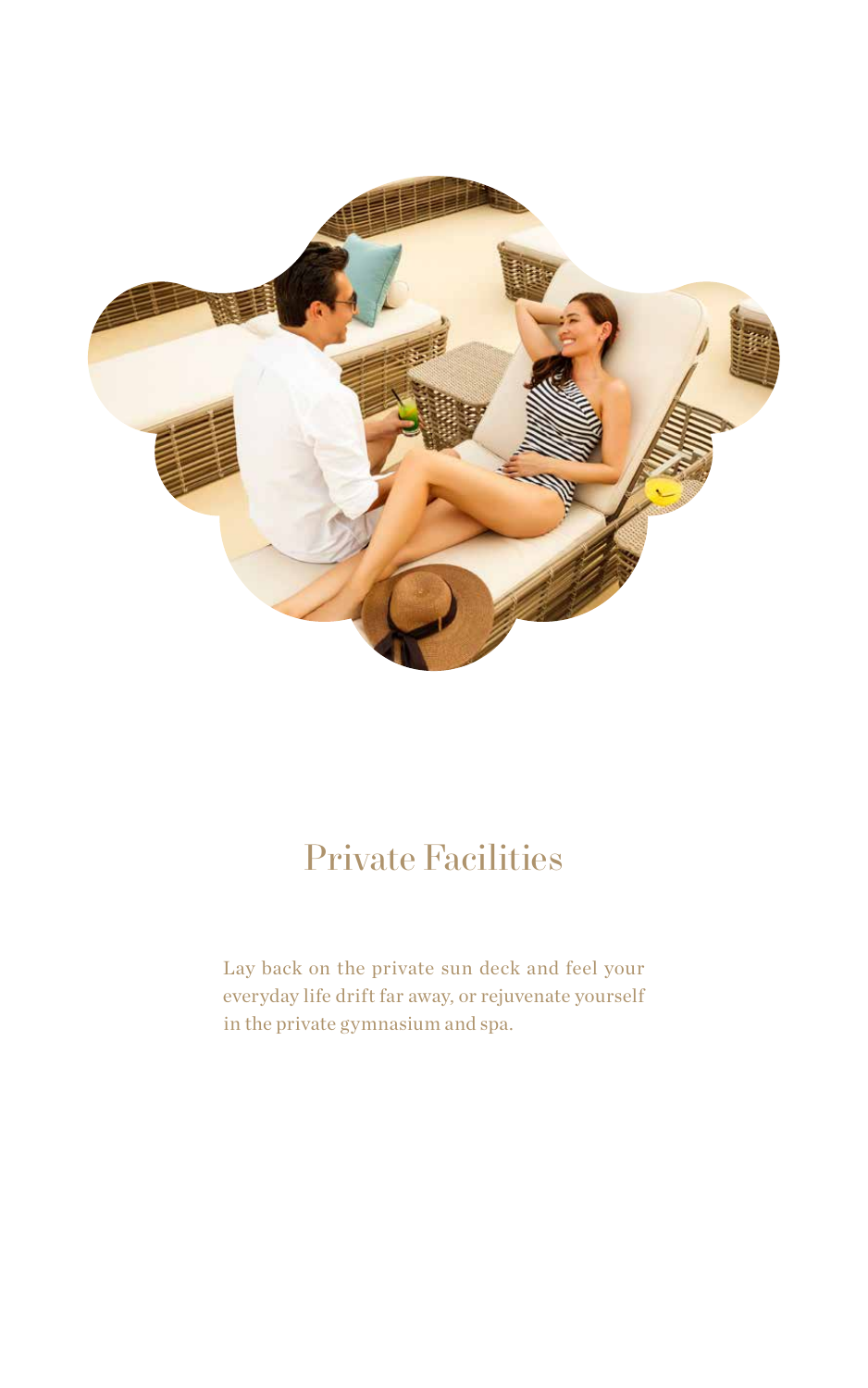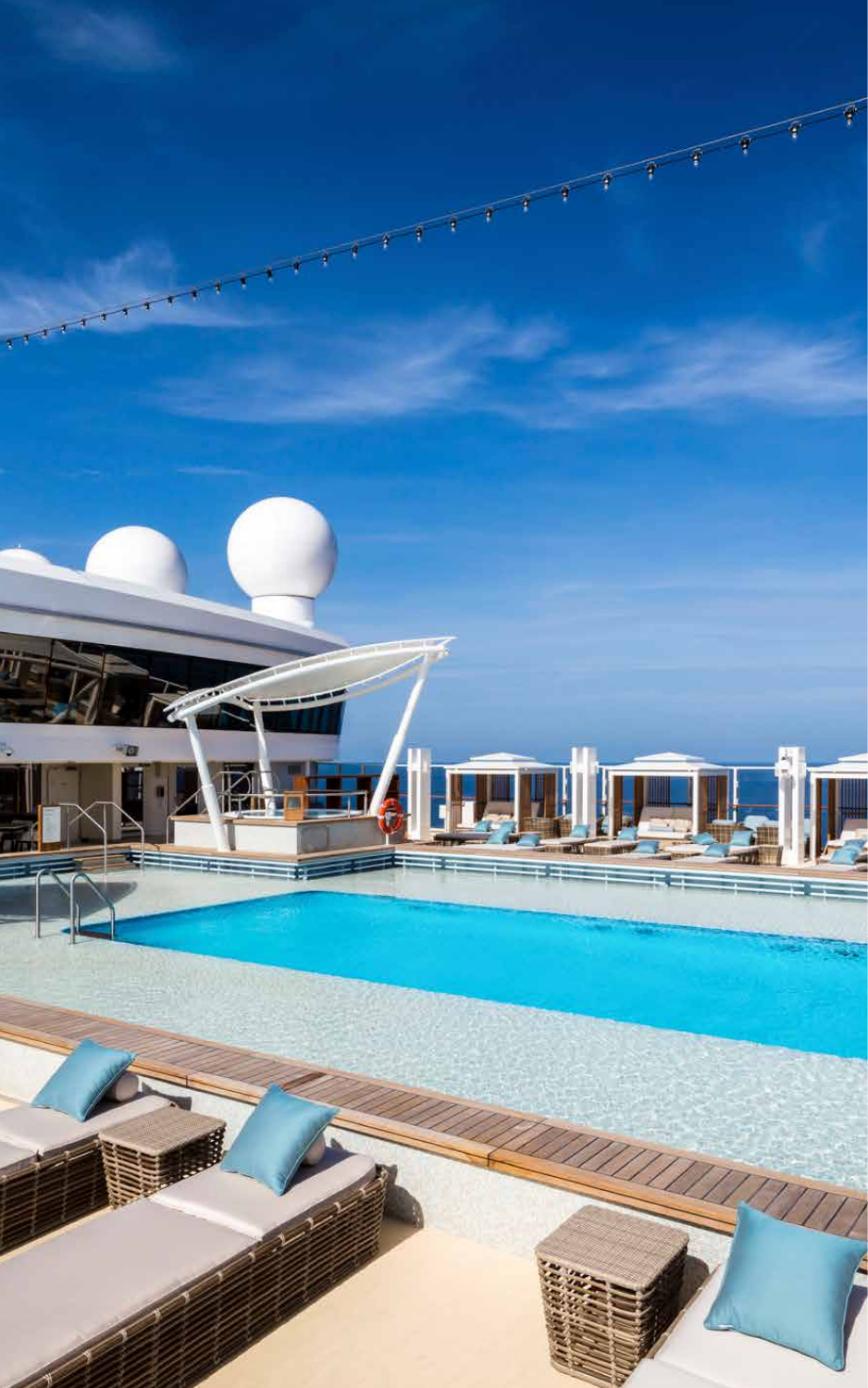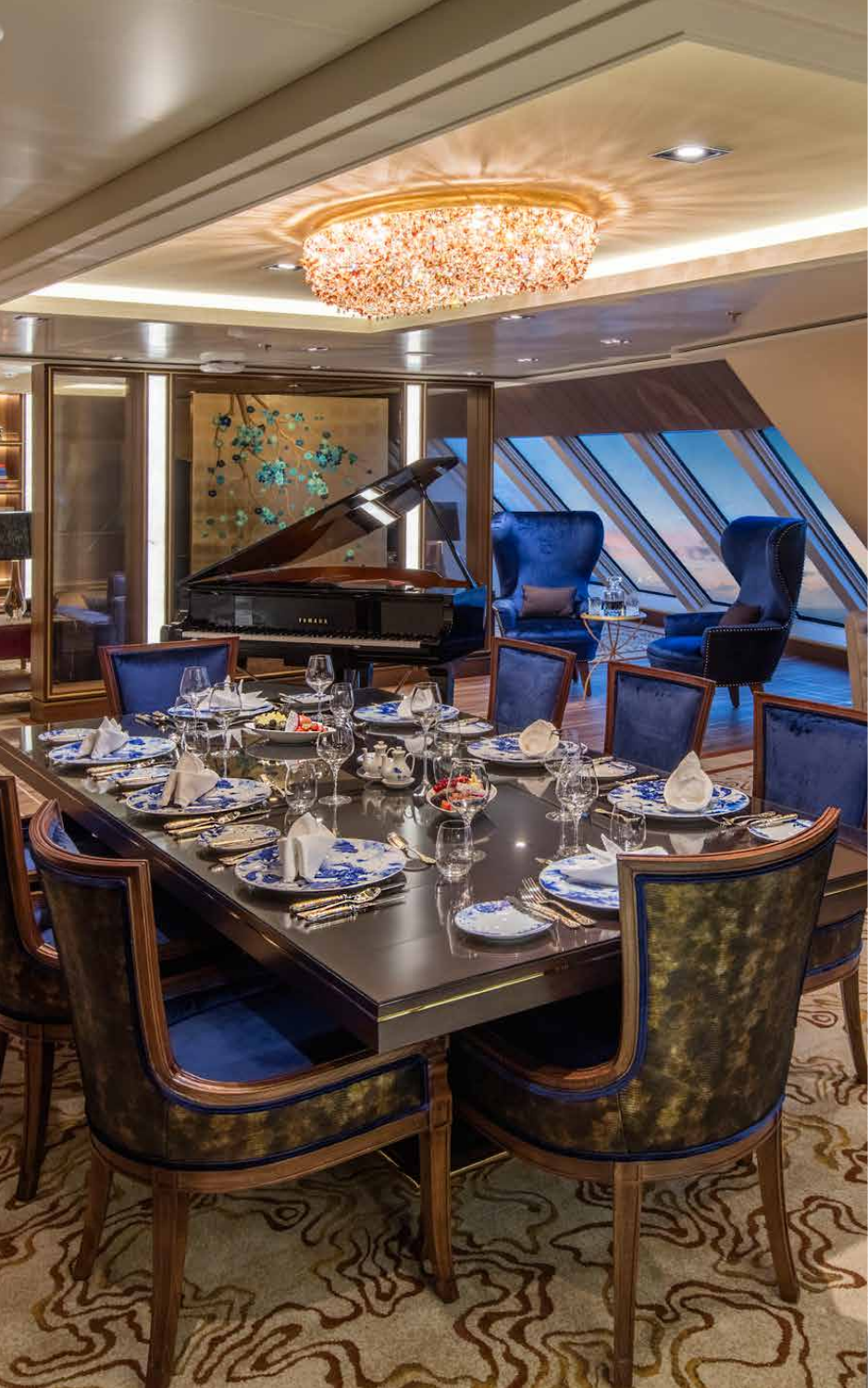

### Palace Villas

Palace Villas are the epitome of The Palace experience: elegant, stylish and utterly indulgent. At 224 square metres each, they are among the most spacious duplex suites at sea. Each Palace Villa features a fully automatic coffee machine, original contemporary artwork, whirlpool spa, sauna, private sun deck and even a grand piano. Entertain in the opulent living area, host intimate dinners in your dining room or take in panoramic views of the ocean from your own private terrace.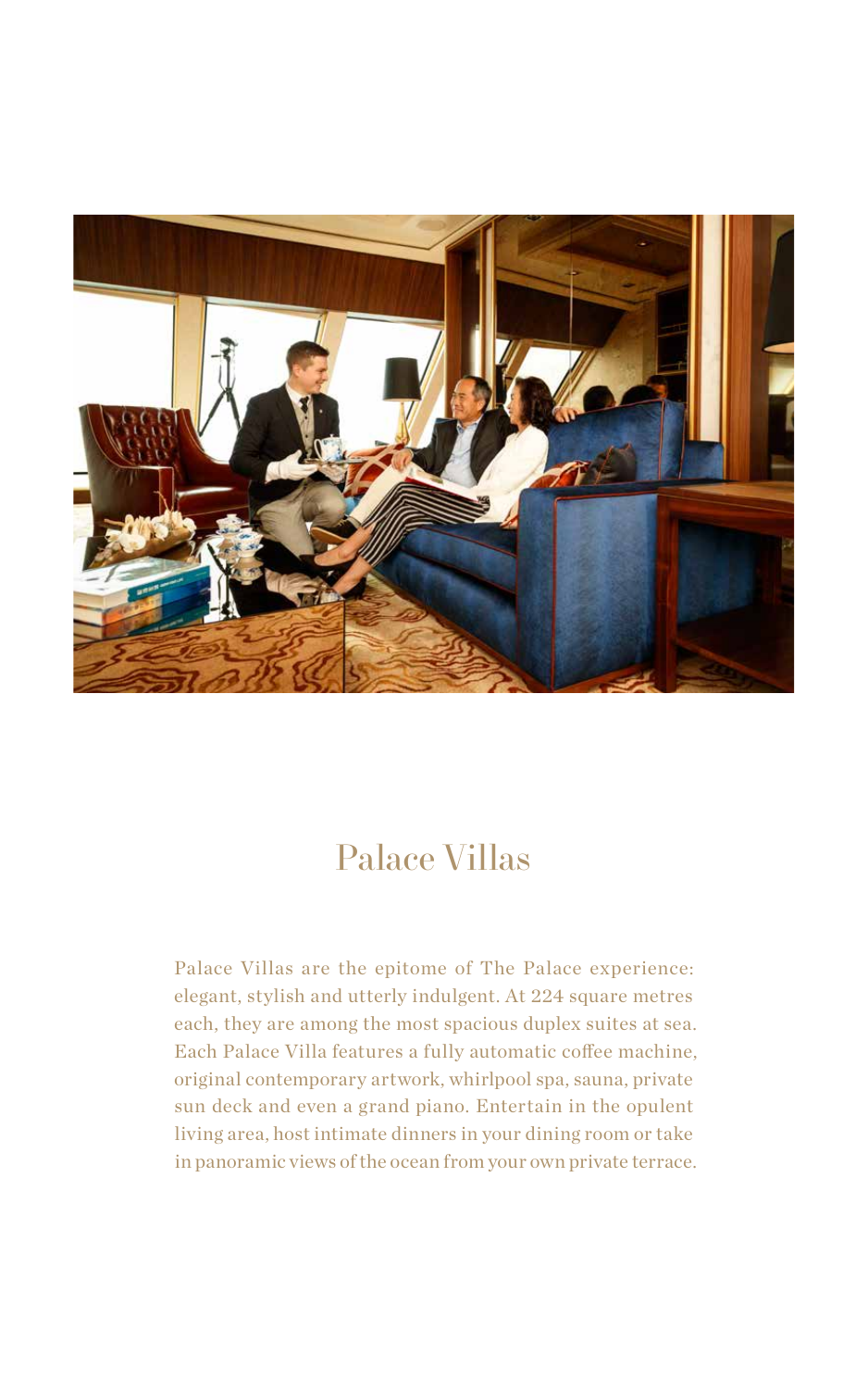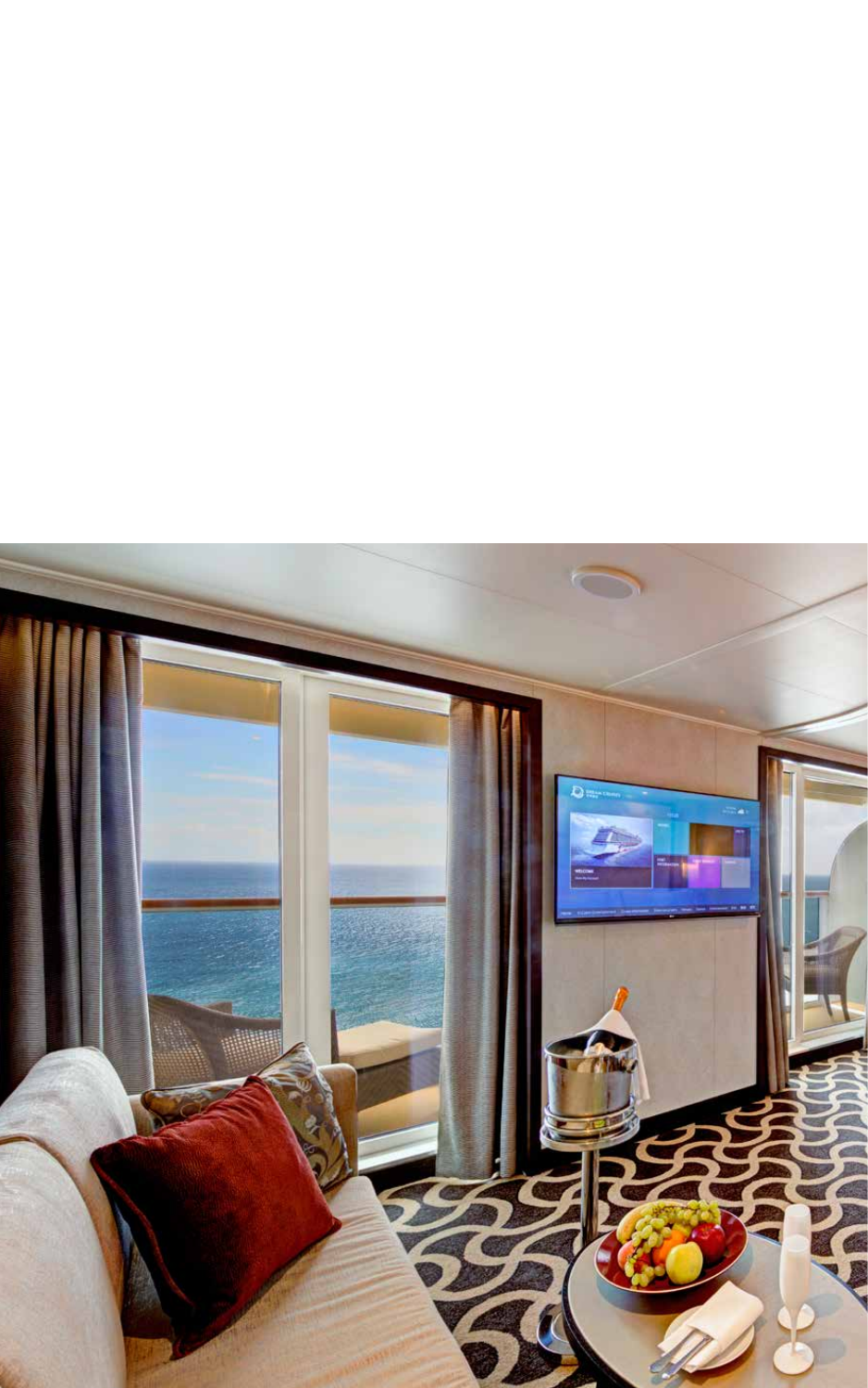#### **Suites**

Genting Dream features over 140 and World Dream features more than 150 elegantly furnished suites that provide the perfect setting for an incomparable experience at sea. Spacious interiors emphasise comfort, relaxation and personal indulgence. All suites are equipped with a Nespresso machine, exquisite Italian linens, and a range of elegant bath amenities.

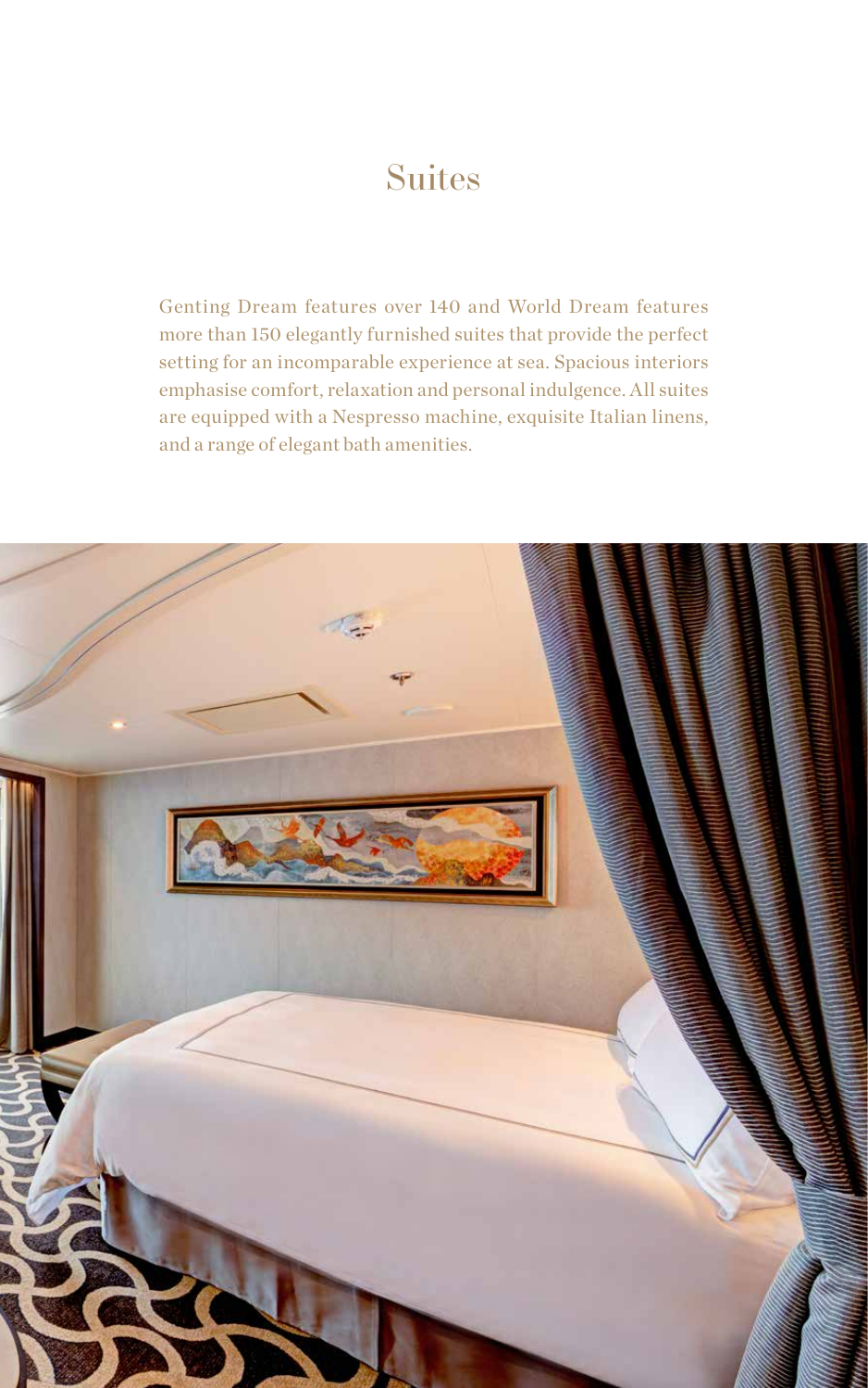Information is correct at time of printing. Dream Cruises reserves the right to cancel and/or substitute any information or any scheduled port of call/itinerary/price/programme at any time and for any reason whatsoever without notice.

© Copyright 2018 by Dream Cruises. All rights reserved. No part of this brochure may be reproduced or used in any means – graphics,<br>electronic or event ideas, including but not limited to photocopying, recording, taping or

A MEMBER OF **GENTING CRUISE LINES**